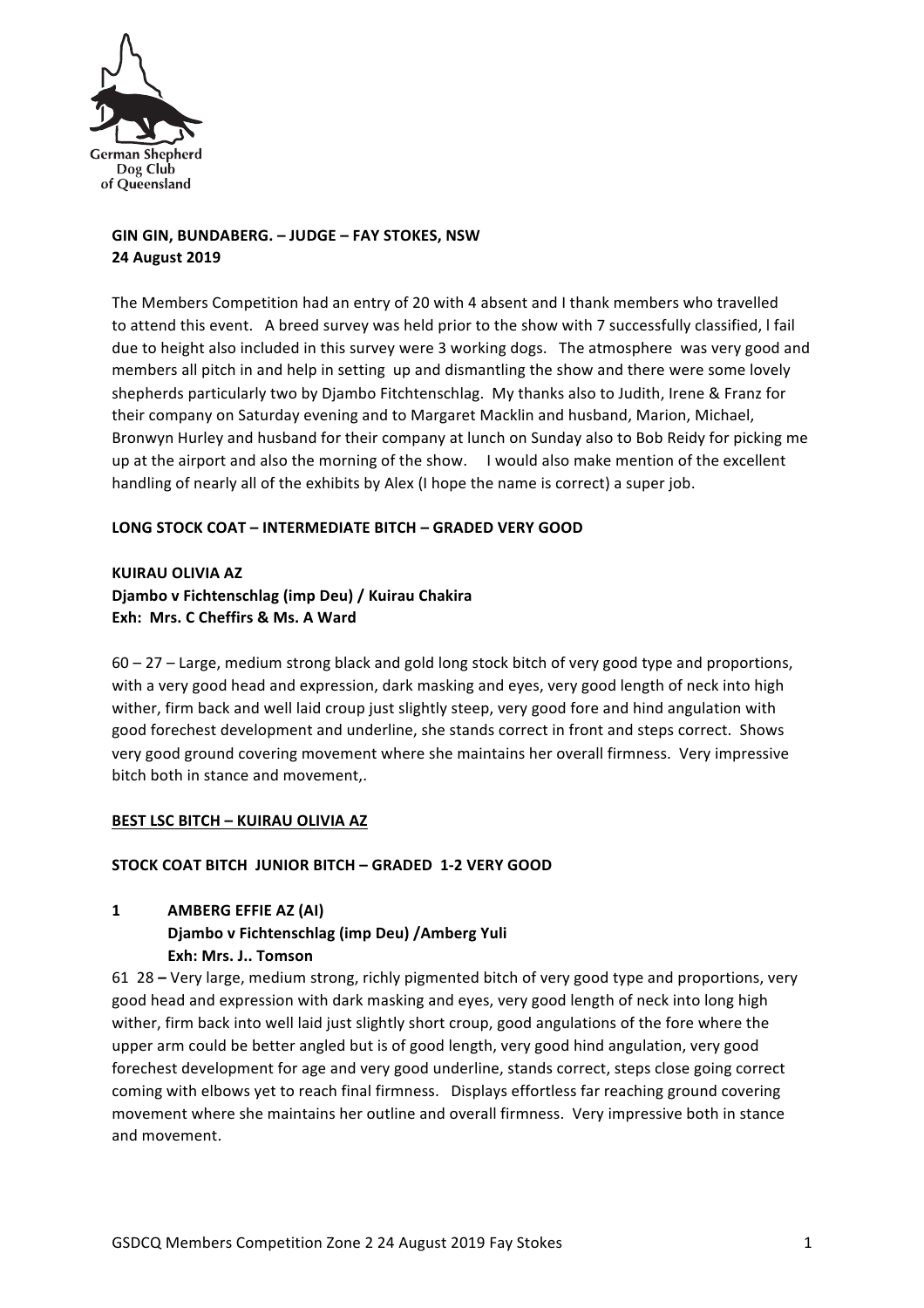# **2 IDELIA MISS SUPERNOVA AZ \*Misteishah Fletcher AZ / Idelia Your So Priddy AZ Exh: Mrs. S. McCammon**

 $61 - 27$  – Very large, medium strong bitch of very good type, very good head and expression, dark masking and eyes, very good neck into high wither, firm back and well laid croup, very good angulation of the fore and hindquarter, with good forechest and underline, stands correct in front, steps close going correct coming. Shows very good ground covering movement.

# **OPEN BITCH - GRADED EXCELLENT**

# **JAYSTRYKE JAMEEKA AZ** Veneze Lutz (imp UK) / Andacht Spanish Eyes **J Brandon, D. Brown**

**61 – 28** – Very large, medium strong bitch of very good type and proportions, very good head and expression, eye should be darker, stands with level wither, firm back, well laid croup, good fore angulation where upper arm could be longer and better angled, very good hindquarter angulation, good forechest and underline, stands correct in front, steps correct. Shows very good ground covering movement where she should hold her wither line higher.

## **BEST BITCH - AMBERG EFFIE (AI) AZ**

## **JUNIOR DOG – GRADED – VERY GOOD**

## **KANTENNA FINAL ENCORE**

## **\*Ch.Calie v Westervenn AZ / \*Kantenna So What AZ**

 $63 - 29$  - medium size, medium strong dog of very good type and proporotions, very strong masculine head and expression, good eye colour, very good neck into high wither, firm back and slightly short croup, very good angulation of the fore and hindquarter, very good fore and underchest development, stands not quite correct in front, stepping correct. Shows very good ground covering movement retaining his outline.

## **INTERMEDIATE DOG – GRADED – VERY GOOD**

# **CH.SWARTZLIC CHAPTER AZ \*Vadim v Aurelius AD Aed (Imp Gmy) / \*Hausosin Fancy This AZ Judith & Irene Hayton**

 $65 - 30 -$  large, strong substantial dog of very good type and proportions, very good pigment, very good masculine head and expression with good length of neck into high wither, firm back and well moulded croup, very good fore angulation where the upper arm could be better angled, very good hind angulation, stands correct, steps close going correct coming. Shows good ground covering movement where the reach could be a little free-er and would like to see him hold his neck a little less erect in movement. This dog also gives a very good impression in stance and movement.